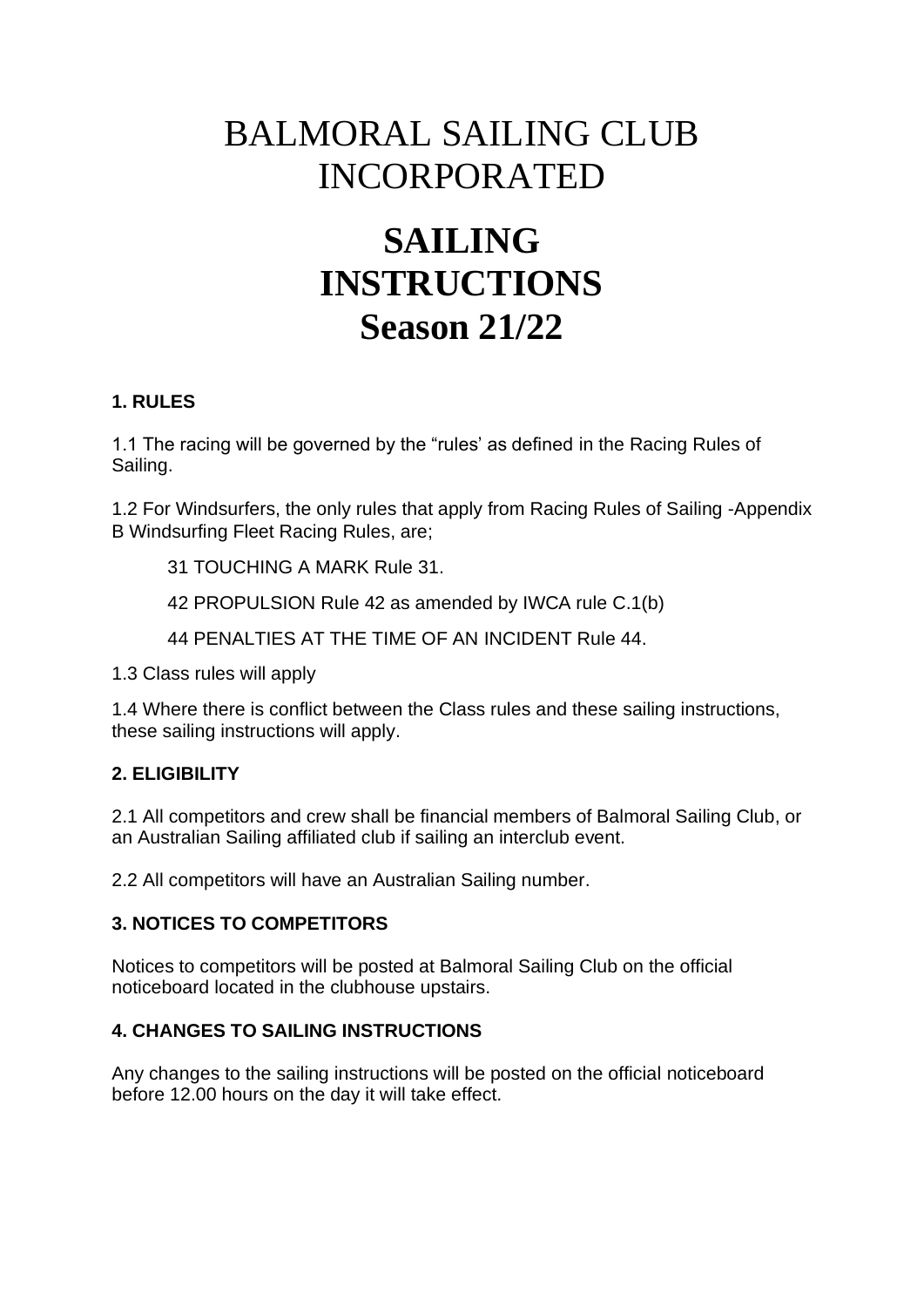## **5. SIGNALS MADE ASHORE**

5.1 Signals made ashore will be displayed on the flag mast located on the North West corner of the Sailing Club

5.2 When flag AP is displayed ashore, '1 minute 'is replaced with 'not less than 30 minutes' in Race Signal AP.

## **6. SCHEDULE OF RACES**

6.1 Racing is scheduled as detailed in the official club programme.

6.2 Alternative days may be used if races are not completed as scheduled.

6.3 The scheduled time for the Warning signal for the first race is 14.00 hours for races from October – April. The Warning signal for the Sprint Race Series in September and May will be at 13.00 hours.

6.4 For the Spring Point Score, Autumn Point Score and Club Championship days, two races are scheduled for boats sailing the short course and one race is scheduled for boats sailing the long course. The warning signal for the second race will be as soon as practical after the completion of the first race.

6.5 Four races are scheduled for the Sprint race days.

6.6 The scheduled time for the warning signal for the Marathon race is 13.30 hours AEDT.

6.7 No warning signal will be made after 15.30 hours.

## **7. SAILING AREA**

7.1 Racing will be conducted in the area of Hunter Bay and THE SOUND.

7.2 Boats shall pass the Bombora Danger Marks on the seaward side. Failure to observe these marks shall result in disqualification.

7.3 Sailing is not permitted in NAVAL WATERS or in DESIGNATED SECURITY AREAS.

## **8. COURSES**

8.1 The SHORT and LONG courses, the SPRINT Race courses and the Marathon course are displayed on the notice board and website. The diagrams show the courses and the order in which marks are to be passed.

8.2 The LONG Course number will be displayed before the warning signal.

8.3 A green or red flag displayed on the Race Management Boat before the warning signal indicates the direction of rounding the top mark.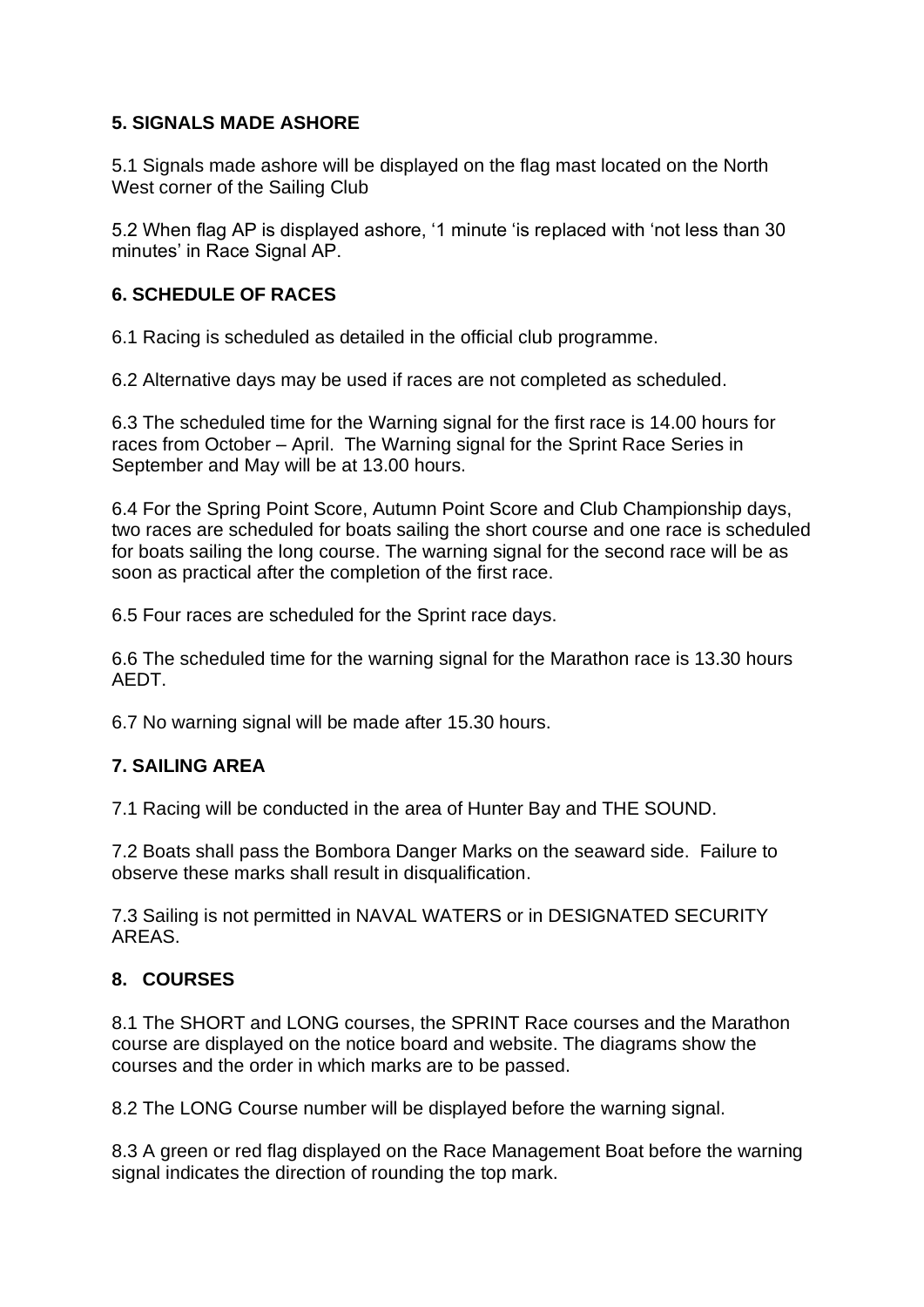8.4 When the Race Committee displays a board with the number 20 prior to the start, all classes will sail the SHORT course.

8.5 If a board with the letters W/L is displayed before or with the warning signal the course for all classes will be the Windward Leeward course of two laps as shown in the Course Diagrams (both marks are rounded to port). The course may be shortened to one lap by signalling with numeral pennant 1 displayed before or with the warning signal.

8.6 Competitors shall not sail through the start/finish line in any direction once they have started unless finishing.

The Race Committee boat and start/finishing mark are marks of the course. On any leg of the course both marks shall be passed to port or both marks shall be passed to starboard unless finishing.

A competitor that breaks this rule shall not correct their error. However, they will be exonerated if they take a One-Turn Penalty (see RRS 44.2).

A competitor that breaks this rule and doesn't take a One-Turn Penalty , will be scored their finishing place plus an additional 3 places for each infringement. This penalty will be imposed without a hearing.

8.7 All courses may be shortened as per Racing Rule 32. With the addition that this will be indicated by a Balmoral Race Management Boat near the mark flying code flag S along with any of the following flags. "LC" meaning the course is shortened for all classes sailing the LONG Course or "SC" meaning the course is shortened for all the classes sailing the SHORT course. If the course is being shortened for only some classes then those class's flag will be flown rather than the "LC" or "SC" flags. The Balmoral Race Management Boat will also make repeated sound signals.

If the course is shortened at the bottom mark (mark 4 or 6), round the mark and go straight to the finish line to finish. If shortened at any other mark, round the mark as required and you will be recorded as finished at that mark.

8.8 The default SHORT course is 2 laps (one figure 8 lap and one Windward/leeward lap). The SHORT course may be shortened to one figure 8 lap by signalling with numeral pennant 1. Or may have an extra lap, signalled by numeral pennant 3. The extra lap can be a figure 8 or windward/leeward as agreed between the Race Officer and the Class Captain for each class.

## **9. MARKS**

9.1 Marks for each position will be described at the briefing.

9.2 The starting and finishing marks will be a buoy with a staff with an orange flag. (changes race signals)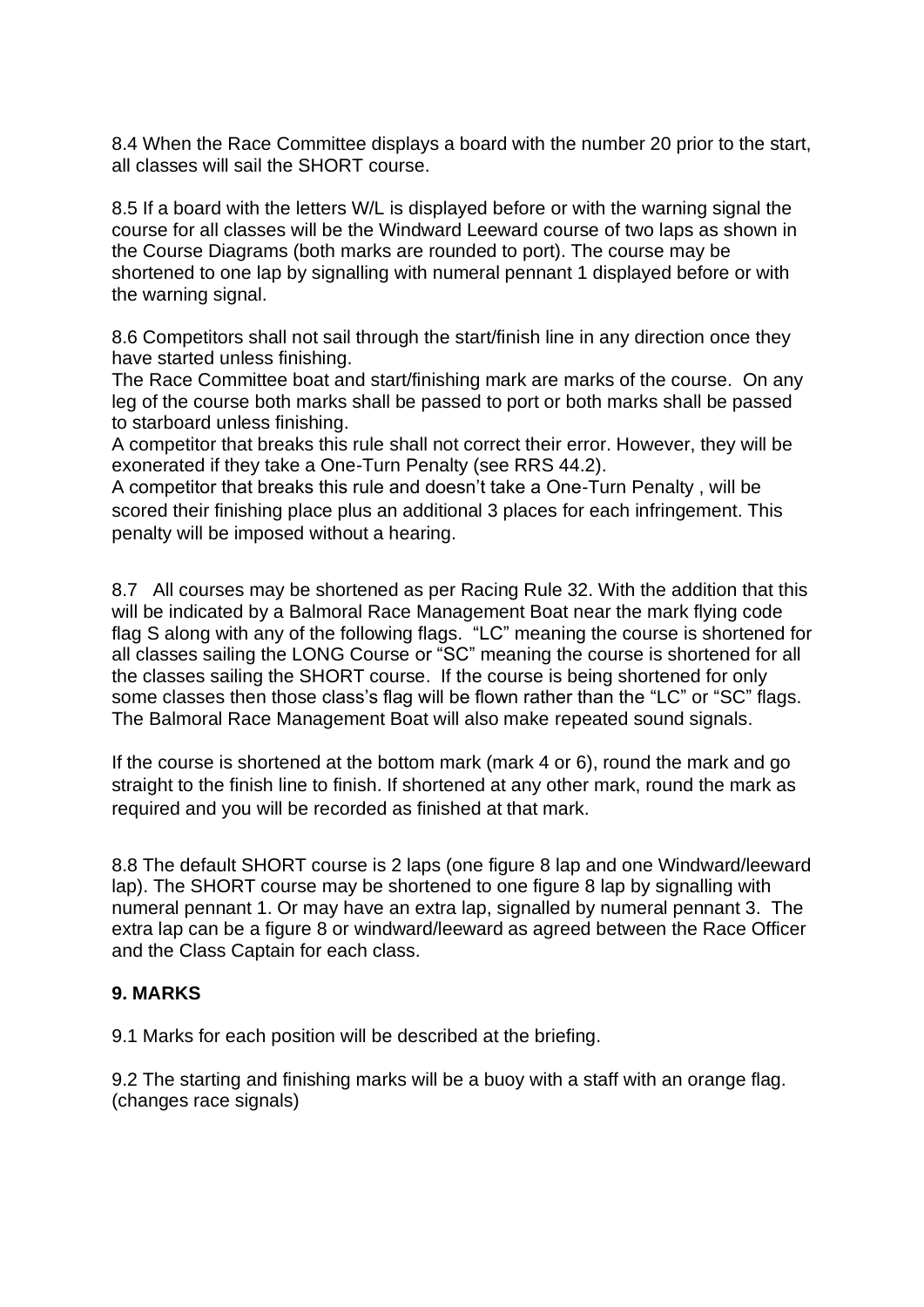9.3 The Start line shall be between the nearby starting mark and the Balmoral Sailing Club burgee flying from the small forward mast of the Race Committee boat.

### **10. THE START**

10.1 Multiple sound signals will be made to indicate the start sequence is about to commence for the first class

3 minutes before start - Class Flag up with1 sound signal

2 minutes before start - P flag up with one sound signal

1 minute before start - P flag down with one sound signal

Start - Class flag down race starts

Next class to start flag is raised simultaneously with starting class's flag removal – sharing one sound signal.

10.2 The starting order will be detailed at the briefing.

10.3 Boats whose preparatory signal has not been made will AVOID the starting area. (50m at either end of the starting line, 50m in front of the starting line and 50m behind the starting line).

10.4 A boat starting later than 10 minutes after her starting signal will be scored "DID NOT START".

10.5 Recalls, Racing Rule 29.2 is amended as follows:

After a General Recall the fleet that has been recalled will restart 3 minutes after all other classes have started. If the last class to start has a general recall a new warning signal will be made 30 seconds after the general recall flag has been lowered.

#### **11. THE FINISH**

11.1 The finishing line will be between the finishing mark and the Balmoral Sailing Club Burgee flying from the small forward mast of the Race Committee boat.

#### **12. TIME LIMITS**

12.1 Time limits for all classes sailing the Short course are 80 minutes or 15 minutes after the first boat in the class finishes, whichever is the shorter. For classes sailing the LONG course the time limit is 120 minutes or 30 minutes after the first boat in the class finishes, whichever is the shorter.

12.2 Boats failing to finish within the time limits will be scored "DID NOT FINISH" without a hearing. This changes rule 35, A4 and A5.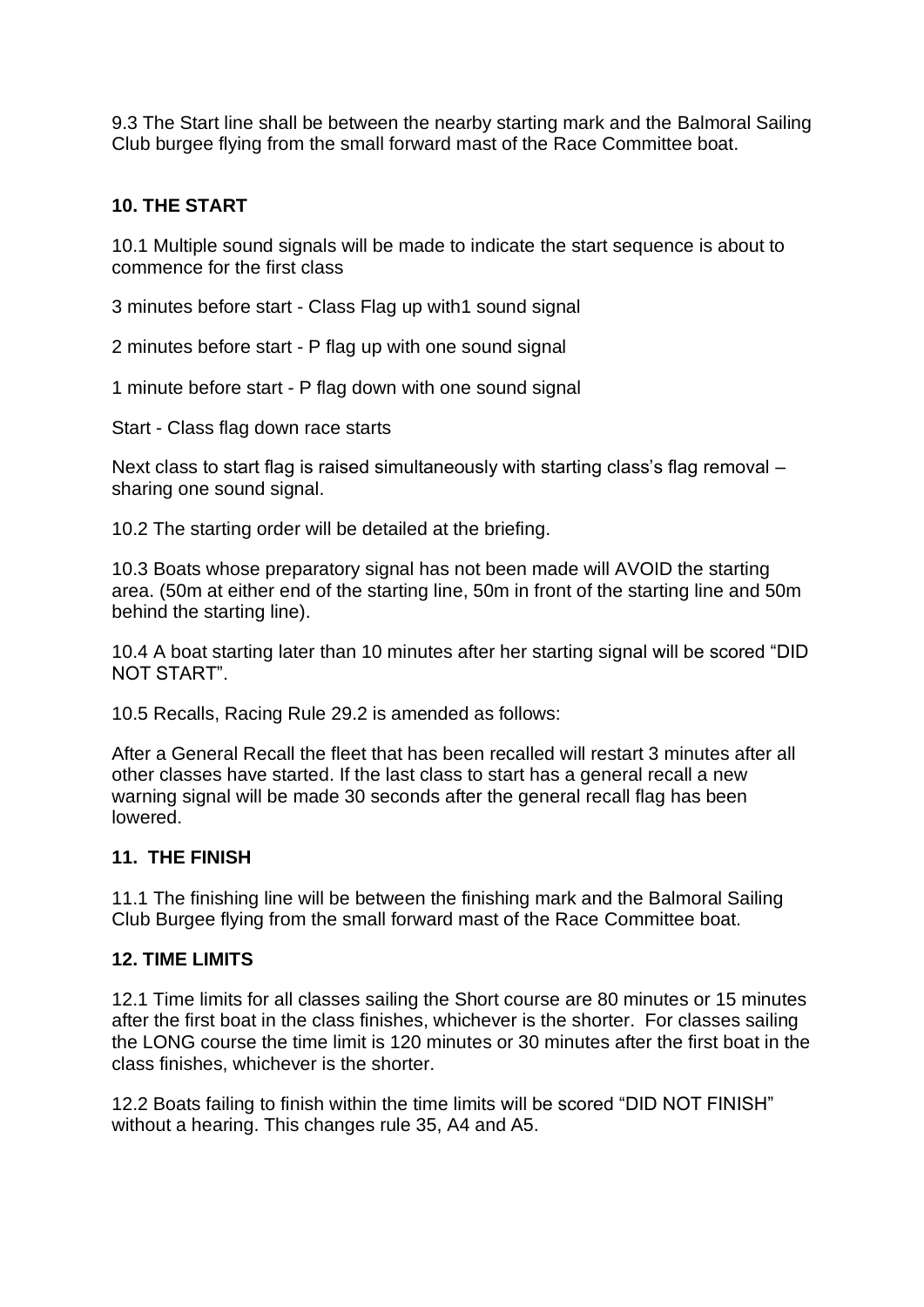## **13. RACE POSTPONEMENT OR ABANDONMENT**

13.1 If wind gusts are greater than 25 knots for 30 secs or wind gusts are 30 knots or above, the committee boat will abandon the race. The safety boats will inform sailors to return to shore.

13.2 The Race Officer can postpone or abandon racing for safety reasons such as but not limited to electrical storms, air quality or poor visibility.

## **14. PROTESTS AND REQUEST FOR REDRESS**

14.1 Protest forms are available at the Race office. Protests shall be delivered there within the time limit.

14.2 For each class the protest time limit is 90 minutes after the last boat has finished the last race of the day. The same protest time limit applies to all protests by the Race committee and the Protest Committee and to requests for redress. This changes rule 61.3 and rule 62.2.

14.3 Notices will be posted no later than 30 minutes after the protest time limit to inform competitors of the location and time of hearings in which they are parties or are named as witnesses.

14.4 Notices of protests by the Race Committee or Protest Committee will be posted to inform boats under Rule 61.1(b).

14.5 For the purpose of Rule 64.4(b) the "authority responsible" is the measurer appointed by the Class Association.

## **15. SCORING**

15.1 The Low Point scoring system of Appendix A / A4 will apply.

15.2 FOUR (4) races are required to be completed to constitute a series for the Point Score and Club Championship series. TWO (2) races are required to be completed to constitute a series for the Winter and Spring short race series.

15.3 When fewer than 5 races have been completed, a boat's series score will be the total of her race scores.

When from 5 to 6 races have been completed, a boats series will be the total of her race scores excluding her worst score.

When 7 to 9 or more races have been completed, a boat's series will be the total of her race scores excluding her 2 worst scores.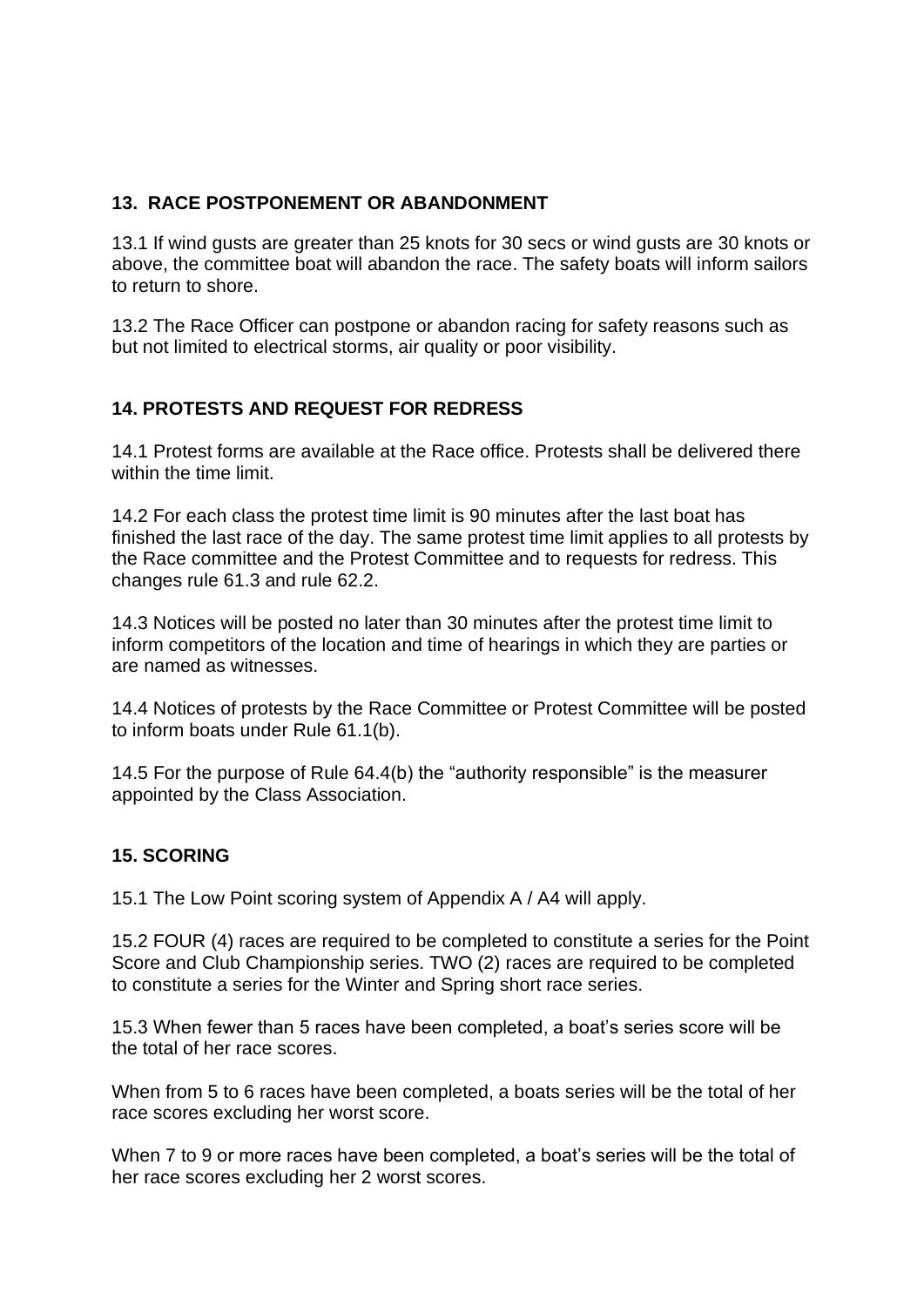When 10 to 13 or more races have been completed, a boat's series will be the total of her race scores excluding her 3 worst scores.

When 14 to 16 or more races have been completed, a boat's series will be the total of her race scores excluding her 4 worst scores.

When 17 or more races have been completed, a boat's series will be the total of her race scores excluding her 5 worst scores.

## **16. SAFETY REGULATIONS**

16.1 All boats intending to race shall SIGN ON with electronic sign on sheet located on the website, [www.balmoralsc.com.au](http://www.balmoralsc.com.au/) no later than 30 minutes before that boat's start time.

16.2 All boats must SIGN OFF with the electronic sign off sheet located on the website [www.balmoralsc.com.au](http://www.balmoralsc.com.au/) no later than 30 minutes after returning to the club. If sailors do not sign off within 30 minutes of the last boat returning to shore they will be scored DSQ for their last race that day without a hearing.

16.3 A PRE-RACE meeting will be conducted for all sailors, in the Clubhouse or in the park, approximately 1 hour before the scheduled start of the race.

#### **17. EQUIPMENT, MEASUREMENT CHECKS**

17.1 A boat or equipment may be inspected at any time for compliance with the Class rules and sailing instructions. On the water, a boat can be instructed by a race committee measurer to proceed immediately to a designated area for inspection.

17.2 All boats shall be fitted with a towing ring of not less than 40mm diameter or a towing fairlead or in some classes crews must be able to demonstrate how to attach a towline to their craft.

17.3 An Approved Personal Flotation Device is to be worn at all times while afloat as per RRS 40.1.

#### **18. OFFICIAL BOATS.**

Official boats will display the Club Burgee. When on station at the start or finish line, the Race committee vessel will display an orange flag from the flag mast.

#### **19. SUPPORT BOATS**

19.1 Team leaders, coaches and other support personnel shall stay outside areas where boats are racing, from the time of the preparatory signal for the first class to start until all boats have finished or the race committee signals a postponement, general recall or abandonment.